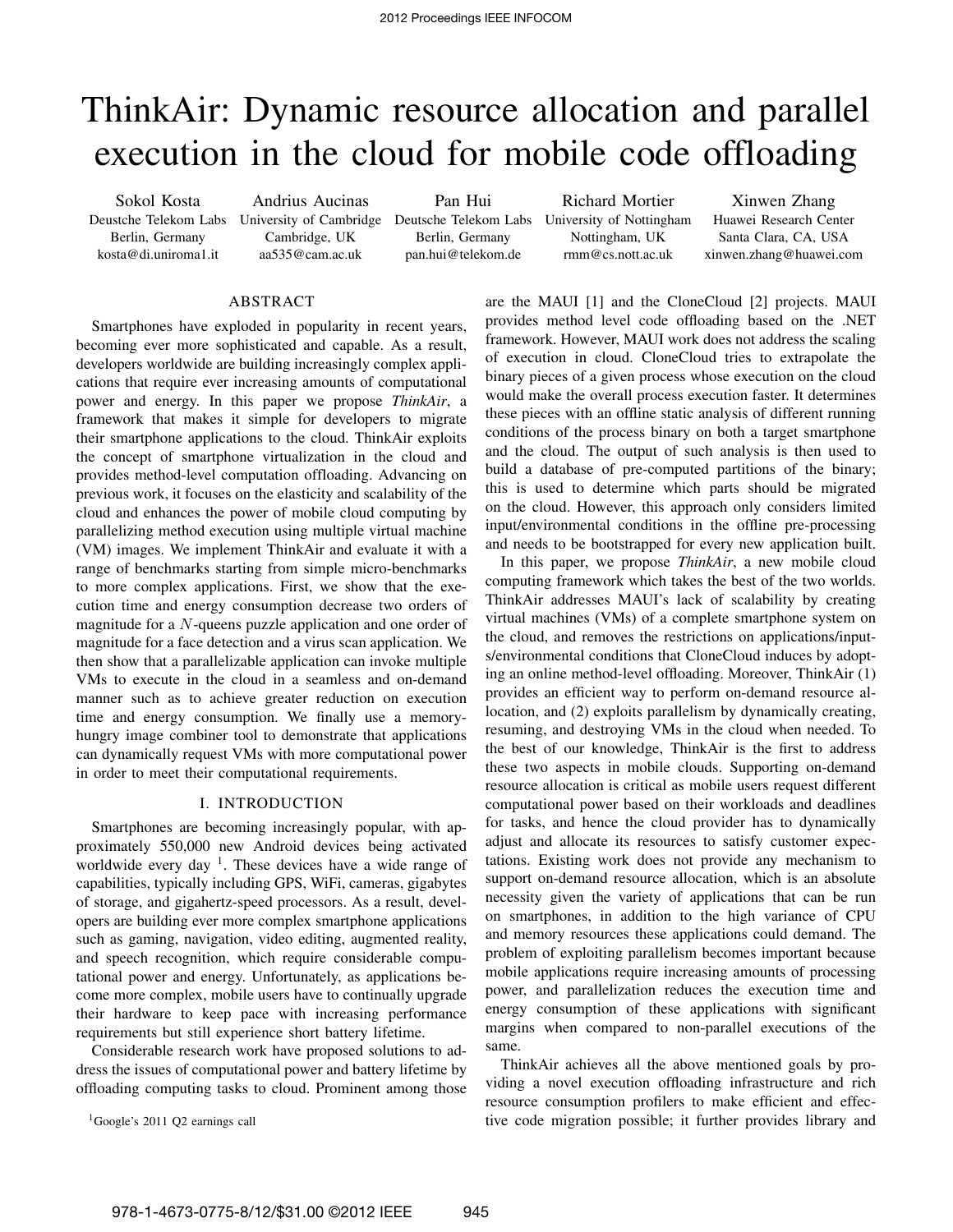compiler support to make it easy for developers to exploit the framework with minimal modification of existing code, and a VM manager and parallel processing module in cloud to manage smartphone VMs as well as automatically split and distribute tasks to multiple VMs.

We now continue by positioning ThinkAir with respect to related work (§II) before outlining the ThinkAir architecture (§III). We then describe the three main components of ThinkAir in more detail: the execution environment (§IV), the application server ( $\S$ V), and the profilers ( $\S$ VI). We then evaluate the performance of benchmark applications with ThinkAir (§VII), discuss design limits and future plans (§VIII), and conclude the paper (§IX).

## II. RELATED WORK

The basic idea of dynamically switching between (constrained) local and (plentiful) remote resources, often referred as cyber-foraging, has shed light on many research work [3], [4], [5], [6], [7], [8], [9]. These approaches augment the capability of resource-constrained devices by offloading computing tasks to nearby computing resources, or *surrogates*. ThinkAir takes insights and inspirations from these previous systems, and shifts the focus from alleviating memory constraints and provides evaluation on hardware of the time, typically laptops, to more modern smartphones. Furthermore, it enhances computation performance by exploiting parallelism with multiple VM creation on elastic cloud resources and provides a convenient VM management framework for different QoS expectation [10].

Several approaches have been proposed to predict resource consumption of a computing task or method. Narayanan *et al*. [11] use historical application logging data to predict the fidelity of an application, which decides its resource consumption although they only consider selected aspects of device hardware and application inputs. Gurun *et al*. [12] extend the Network Weather Service (NWS) toolkit in grid computing to predict offloading but give less consideration to local device and application profiles.

MAUI [1] describes a system that enables energy-aware offloading of mobile code to infrastructure. Its main aim is to optimize energy consumption of a mobile device, by estimating and trading off the energy consumed by local processing *vs*. transmission of code and data for remote execution. Although it has been found that optimizing for energy consumption often also leads to performance improvement, the decision process in MAUI only considers relatively coarsegrained information, compared with the complex characteristics of mobile environment. MAUI is similar to ThinkAir in that it provides method-level, semi-automatic offloading of code. However, ThinkAir focuses more on scalability issues and parallel execution of offloaded tasks.

More recently, CloneCloud [2] proposes cloud-augmented execution using a cloned VM image as a powerful virtual device. Cloudlets [13], [14] proposes the use of nearby resource-rich computers, to which a smartphone connects over a wireless LAN, with the argument against the use of the cloud due to higher latency and lower bandwidth available when connecting. In essence, Cloudlets makes the use of smartphone simply as a thin-client to access local resources, rather than using the smartphone's capabilities directly and offloading only when required. Paranoid Android [15] uses QEMU to run replica Android images in the cloud to enable multiple exploit and attack detection techniques to run simultaneously with minimal impact on phone performance and battery life. Virtual Smartphone [16] uses Android x86 port to execute Android images in the cloud efficiently on VMWare ESXi virtualization platform, although it does not provide any programmer support for utilizing this facility. ThinkAir shares the same design approach as these of using smartphone VM image inside the cloud for handling computation offloading. Different from them, ThinkAir targets a commercial cloud scenario with multiple mobile users instead of computation offloading of a single user. Hence, we focus not only on the offloading efficiency and convenience for developers, but also on the elasticity and scalability of the cloud side for the dynamic demands of variant customers.

### III. DESIGN GOALS AND ARCHITECTURE

The design of ThinkAir is based on some assumptions which we believe are already, or soon will become, true: (1) Mobile broadband connectivity and speeds continue to increase, enabling access to cloud resources with relatively low Round Trip Times (RTTs) and high bandwidths; (2) As mobile device capabilities increase, so do the demands placed upon them by developers, making the cloud an attractive means to provide the necessary resources; and (3) Cloud computing continues to develop, supplying resources to users at low cost and on-demand. We reflect these assumptions in ThinkAir through four key design objectives.

(*i*) *Dynamic adaptation to changing environment*. As one of the main characteristics of mobile computing environment is rapid change, ThinkAir framework should adapt quickly and efficiently as conditions change to achieve high performance as well as to avoid interfering with the correct execution of original software when connectivity is lost.

(*ii*) *Ease of use for developers*. By providing a simple interface for developers, ThinkAir eliminates the risk of misusing the framework and accidentally hurting performance instead of improving it, and allows less skilled and novice developers to use it and increase competition, which is one of the main driving forces in today's mobile application market.

(*iii*) *Performance improvement through cloud computing*. As the main focus of ThinkAir, we aim to improve both computational performance and power efficiency of mobile devices by bridging smartphones to the cloud. If this bridge becomes ubiquitous, it serves as a stepping stone towards more sophisticated software.

(*iv*) *Dynamic scaling of computational power*. To satisfy the customer's performance requirements for commercial grade service, ThinkAir explores the possibility of dynamically scaling the computational power at the server side as well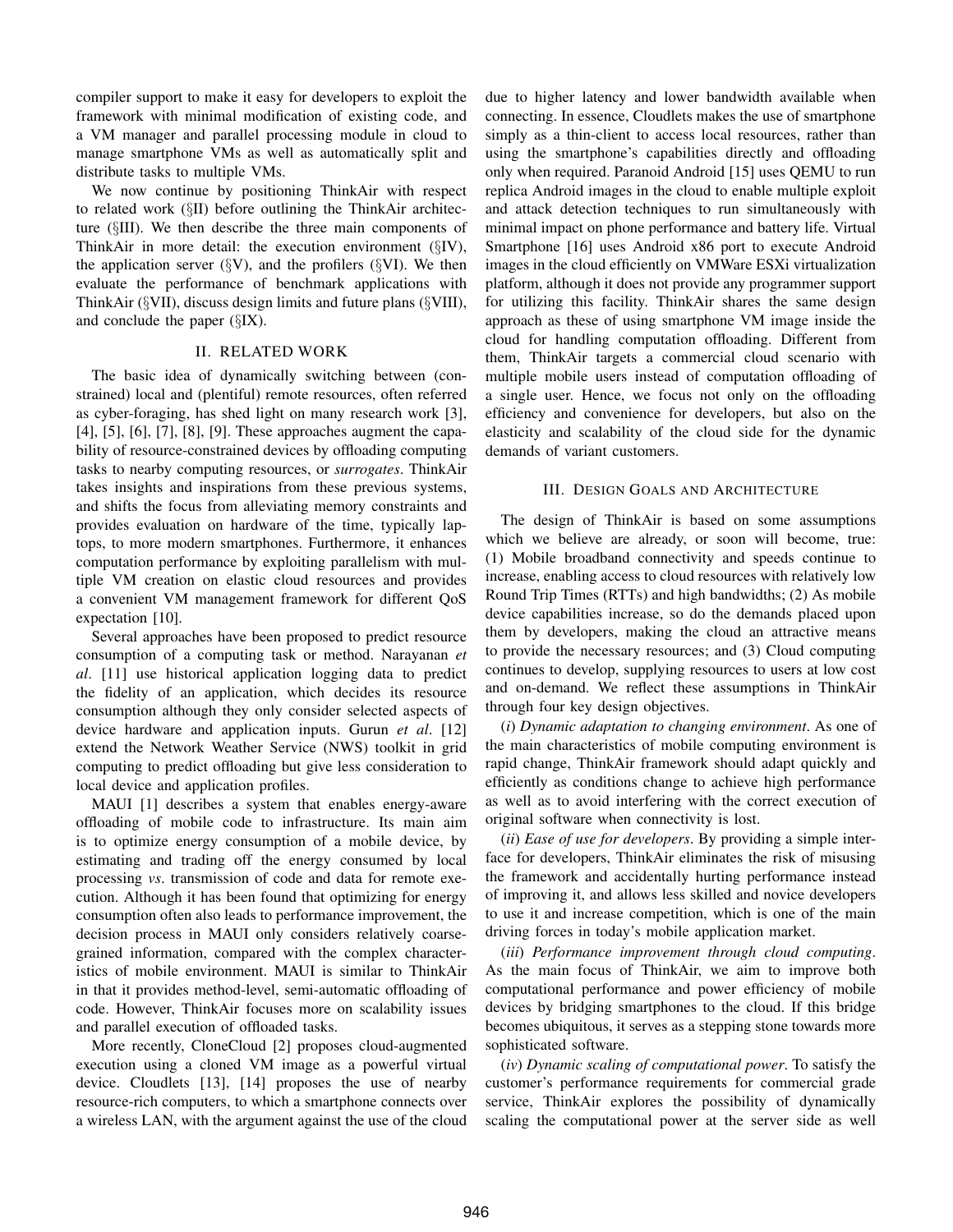

Fig. 1. Overview of the ThinkAir framework.

as parallelizing execution where possible for optimal performance.

The ThinkAir framework consists of three major components: the execution environment (§IV), the application server  $(\S V)$  and the profilers  $(\S VI)$ . We will now give details of each component of the framework, depicted in Figure 1.

#### IV. COMPILATION AND EXECUTION

In this section we describe in detail the process by which a developer writes code to make use of ThinkAir, covering the programmer API and the compiler, followed by the execution flow.

#### *A. Programmer API*

Since the execution environment is accessed indirectly by the developer, ThinkAir provides a simple library that, coupled with the compiler support, makes the programmer's job very straightforward: any method to be considered for offloading is annotated with @Remote.

This simple step provides enough information to enable the ThinkAir code generator to be executed against the modified code. This takes the source file and generates necessary *remoteable* method wrappers and utility functions, making it ready for use with the framework - method invocation is done via the *ExecutionController*, which detects if a given method is a candidate for offloading and handles all the associated profiling, decision making and communication with the application server *without* the developer needing to be aware of the details.

## *B. Compiler*

A key part of the ThinkAir framework, the compiler comes in two parts: the Remoteable Code Generator and the Customized Native Development Kit (NDK). The Remoteable Code Generator is a tool that translates the annotated code as described above. Most current mobile platforms provide support for execution of native code for the performancecritical parts of applications, but cloud execution tends to be on x86 hosts, while most smartphone devices are ARM-based, therefore the Customized NDK exists to provide native code support on the cloud.

## *C. Execution Controller*

The Execution Controller drives the execution of remoteable methods. It decides whether to offload execution of a particular method, or to allow it to continue locally on the phone. The decision depends on data collected about the current environment as well as that learnt from past executions.

When a method is encountered for the first time, it is unknown to the Execution Controller and so the decision is based only on environmental parameters such as network quality: for example, if the connection is of type WiFi, and the quality of connectivity is good, the controller is likely to offload the method. At the same time, the profilers start collecting data. On a low quality connection, however, the method is likely to be executed locally.

If and when the method is encountered subsequently, the decision on where to execute it is based on the method's past invocations, i.e., previous execution time and energy consumed in different scenarios, as well as the current environmental parameters. Additionally, the user can also set a policy according to their needs. We currently define four such policies, combining execution time, energy conservation and cost:

- *Execution time*. Historical execution times are used in conjunction with environmental parameters to prioritise fast execution when offloading, i.e. offloading only if execution time will improve (reduce) no matter the impact on energy consumption.
- *Energy*. Past data on consumed energy is used in conjunction with environmental parameters to prioritize energy conservation when offloading, i.e., offloading only if energy consumption is expected to improve (reduce) no matter the expected impact on performance.
- *Execution time and energy*. Combining the previous two choices, the framework tries to optimize for both fast execution and energy conservation, i.e., offloading only if both the execution time and energy consumption are expected to improve.
- *Execution time, energy and cost*. Using commercial cloud services also implies cost - you pay for as much as you use, therefore offloading decision based on execution time and energy could also be adjusted according to how much a user is prepared to pay for the retained CPU time and battery power.

Clearly more sophisticated policies could be expressed; discovering policies that work well, meeting user desires and expectations is the subject of future work.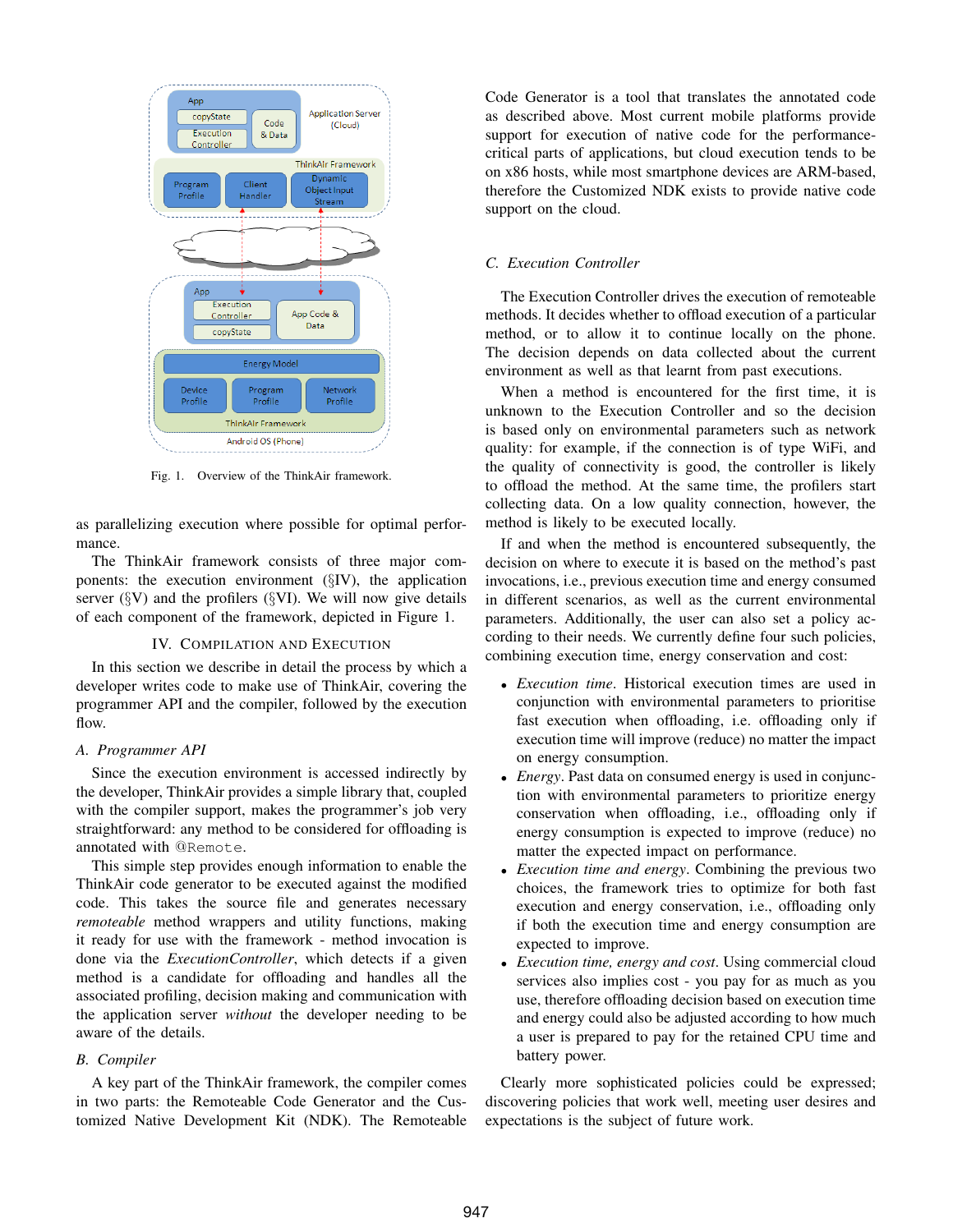## *D. Execution flow*

On the phone, the Execution Controller first starts the profilers to provide data for future invocations. It then decides whether this invocation of the method should be offloaded or not. If not, then the execution continues normally on the phone. If it is, Java reflection is used to do so and the calling object is sent to the application server in the cloud; the phone then waits for results, and any modified local state, to be returned. If the connection fails for any reason during remote execution, the framework falls back to local execution, discarding any data collected by the profiler. At the same time, the Execution Controller initiates asynchronous reconnection to the server. If an exception is thrown during the remote execution of the method, it is passed back in the results and re-thrown on the phone, so as not to change the original flow of control.

In the cloud, the Application Server manages clients that wish to connect to the cloud, which is illustrated in the next section.

## V. APPLICATION SERVER

The ThinkAir Application Server manages the cloud side of offloaded code and is deliberately kept lightweight so that it can be easily replicated. It is started automatically when the remote Android OS is booted, and consists of three main parts, described below: a client handler, cloud infrastructure, and an automatic parallelization component.

#### *A. Client Handler*

The Client Handler executes the ThinkAir communication protocol, managing connections from clients, receiving and executing offloaded code, and returning results.

To manage client connections, the Client Handler registers when a new application, i.e., a new instance of the ThinkAir Execution Controller, connects. If the client application is unknown to the application server, the Client Handler retrieves the application from the client, and loads any required class definitions and native libraries. It also responds to applicationlevel *ping* messages sent by the Execution Controller to measure connection latency.

Following the initial connection set up, the server waits to receive execution requests from the client. A request consists of necessary data: containing object, requested method, parameter types, parameters themselves, and a possible request for extra computational power. If there is no request for more computational power, the Client Handler proceeds much as the client would: the remoteable method is called using Java reflection and the result, or exception if thrown, is sent back. There are some special cases regarding exception handling in ThinkAir, however. For example, if the exception is an *OutOfMemoryError*, the Client Handler does not send it to the client directly; instead, it dynamically resumes a more powerful clone (a VM), delegates the task to it, waits for the result and sends it back to the client. Similarly, if the client explicitly asks for more computational power, the Client Handler resumes a more powerful clone and delegates the task to it. In the case that the client asks for more clones to

TABLE I DIFFERENT CONFIGURATIONS OF VMS.

| Resource       | basic      | main | large        |      | $\times2$ $\times4$<br>large large large | $\times 8$ |
|----------------|------------|------|--------------|------|------------------------------------------|------------|
| <b>CPUs</b>    |            |      | $\mathbf{1}$ |      |                                          |            |
| Memory (MB)    | <b>200</b> | 512  | 1024         | 1024 | 1024                                     | -1024      |
| Heap size (MB) | 32         | 100  | 100          | 100  | 100.                                     | 100        |

execute its task in parallel, the Client Handler resumes needed clones, distributes the task among them, collects and sends results back to the client. Along with the return value, the Client Handler also sends profiling data for future offloading decisions made by the Execution Controller at the client side.

### *B. Cloud Infrastructure*

To make the cloud infrastructure easily maintainable and to keep the execution environment homogeneous, e.g., w.r.t. the Android-specific Java bytecode format, we use a virtualization environment allowing the system to be deployed where needed, whether on a private or commercial cloud. There are many suitable virtualization platforms available, e.g., Xen [17], QEMU [18], and Oracle's VirtualBox. In our evaluation we run the Android  $x86$  port <sup>2</sup> on VirtualBox <sup>3</sup>. To reduce its memory and storage demand, we build a customized version of Android x86, leaving out unnecessary components such as the user interface and built-in standard applications.

Our system has 6 types of VMs with different configurations of CPU and memory to choose from, which are shown in Table I. The VM manager can automatically scale the computational power of the VMs and allocate more than one VMs for a task depending on user requirements. The default setting for computation is only one VM with 1 CPU, 512MB memory, and 100MB heap size, which clones the data and applications of the phone and we call it the *primary server*. The primary server is always online, waiting for the phone to connect to it. The second type of VMs can be of any configuration shown in Table I, which in general does not clone the data and applications of a specific phone and can be allocated to any user on demand - we call them the *secondary servers*. The secondary servers can be in any of these three states: *powered-off*, *paused*, or *running*. When a VM is in powered-off state, it is not allocated any resources. The VM in paused state is allocated the configured amount of memory, but does not consume any CPU cycles. In the running state the VM is allocated the configured amount of memory and also makes use of CPU.

The Client Handler, which is in charge of the connection between the client (phone) and the cloud, runs in the main server. The Client Handler is also in charge of the dynamic control of the number of running secondary servers. For example, if too many secondary VMs are running, it can decide to power-off or pause some of them that are not executing

<sup>2</sup>http://android-x86.org/

<sup>3</sup>http://www.virtualbox.org/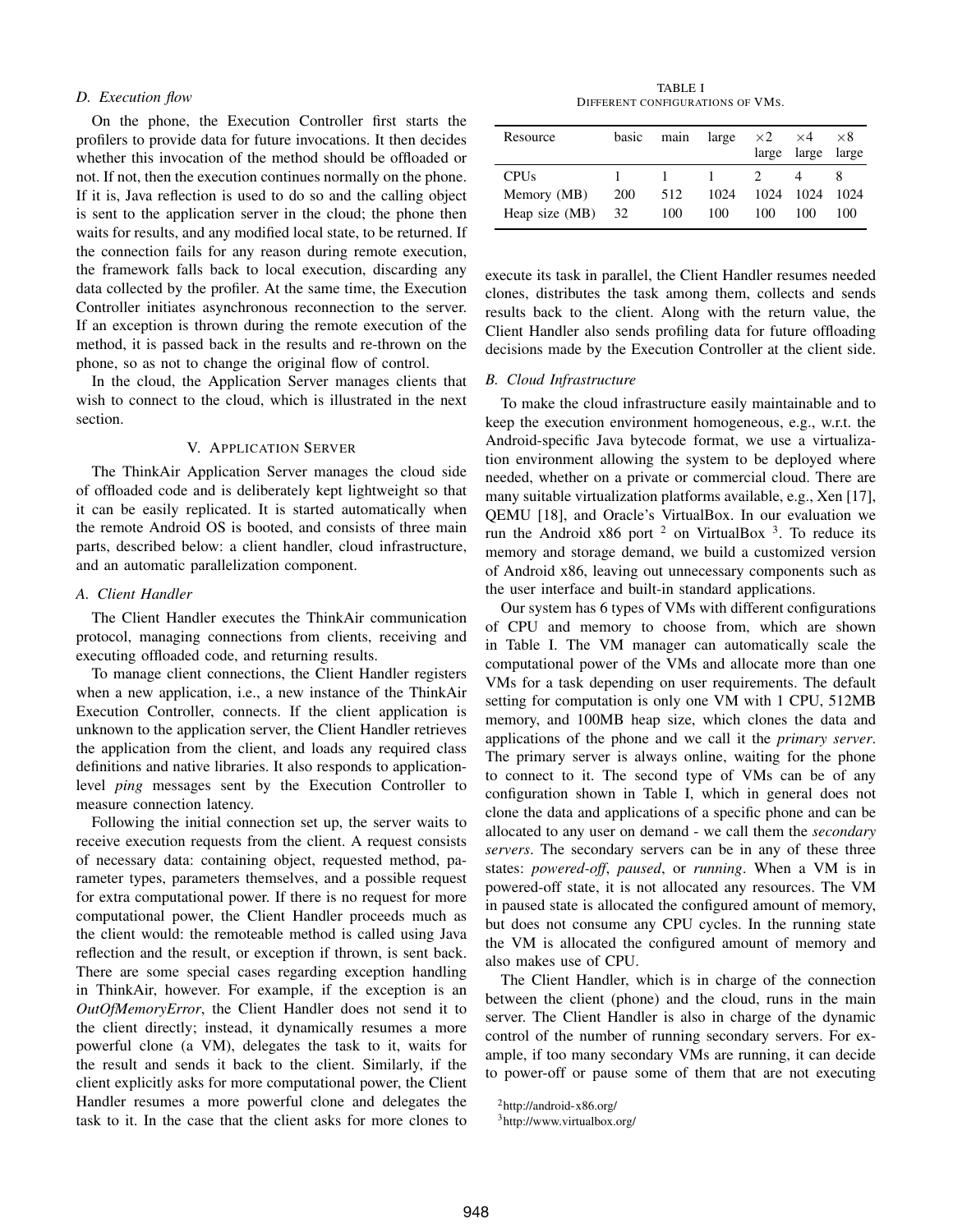any task. Utilizing different states of the VMs has the benefit of controlling the allocated resources dynamically, but it also has the drawback of introducing latency by resuming, starting, and synchronizing among the VMs. From our experiments, we observe that the average time to resume one VM from the paused state is around 300ms. When the number of VMs to be resumed simultaneously is high (seven in our case), the resume time for some of the VMs can be up to 6 or 7 seconds because of the instant overhead introduced in the cloud. We are working on finding the best approach for removing this simultaneity and staying in the limit of 1s for total resume time. When a VM is in powered-off state, it takes on average 32s to start it, which is very high to use for methods that run in the order of seconds. However, there are tasks that take hours to execute on the phone (e.g., virus scanning), for which it is still reasonable to spend 32s for starting the new VMs. A user may have different QoS requirements (e.g. completion time) for different tasks at different times, therefore the VM manager needs to dynamically allocate the number of VMs to achieve the user expectations.

To make tests consistent, in our environment all the VMs run on the same physical server which is a large multicore system with ample memory to avoid effects of CPU or memory congestion.

## *C. Automatic Parallelization*

Parallel execution can be exploited much more efficiently on the cloud than on a smartphone, either using multiprocessor support or splitting the work among multiple VMs. Our approach for parallelization considers intervals of input values. It is particularly useful in two main types of computationally expensive algorithms:

- Recursive algorithms or ones that can be solved using *Divide-and-Conquer* method. They are often based on constructing a solution when iterating over a range of values of a particular variable, allowing sub-solution computation to be parallelized (e.g. the classic example of 8-queens puzzle, which we present in VII-B).
- Algorithms using a lot of data. For example, a face recognition application requires comparison of a particular face with a large database of pre-analyzed faces, which can be done on a distributed database on the cloud much more easily than just on a phone. Again, this allows to split computations based on the intervals of data to be analyzed on each clone.

We provide results of such parallelization in the evaluation section (§VII).

## VI. PROFILING

Profilers are a critical part of the ThinkAir framework: the more accurate and lightweight they are, the more correct offloading decisions can be made, and the lower overhead is introduced. The profiler subsystem is highly modular so that it is straightforward to add new profilers. The current implementation of ThinkAir includes three profilers (hardware,

software, and network), which collect variant data and feed into the energy estimation model.

For efficiency we use Android *intents* to keep track of important environmental parameters which do not depend on program execution. Specifically, we register listeners with the system to track battery levels, data connectivity presence, and connection types (WiFi, cellular, etc.) and subtypes (GPRS, UMTS, etc.). This ensures that the framework does not spend extra time and energy polling the state of these factors.

# *A. Hardware Profiler*

The Hardware Profiler feeds hardware state information into the energy estimation model, which is considered when an offloading decision is made. In particular, CPU and screen have to be monitored <sup>4</sup>. We also monitor the WiFi and 3G interfaces. The following states are monitored by the Hardware Profiler in current ThinkAir framework.

- *CPU*. The CPU can be *idle* or have a utilization from 1–100% as well as different frequencies;
- *Screen*. The LCD screen has a brightness level between  $0 - 255$ ;
- *WiFi*. The power state of WiFi interface is either *low* or *high*;
- *3G*. The 3G radio can be either *idle*, or in use with a *shared* or *dedicated* channel.

#### *B. Software Profiler*

The Software Profiler tracks a large number of parameters concerning program execution. After starting executing a remoteable method, whether locally or remotely, the Software Profiler uses the standard Android Debug API to record the following information.

- Overall execution time of the method;
- Thread CPU time of the method, to discount the affect of pre-emption by another process;
- Number of instructions executed  $5$ ;
- Number of method calls;
- Thread memory allocation size;
- Garbage Collector invocation count, both for the current thread and globally.

## *C. Network Profiler*

This is probably the most complex profiler as it takes into account many different sets of parameters, by combining both intent and instrumentation-based profiling. The former allows us to track the network state so that we can e.g., easily initiate re-estimation of some of the parameters such as RTT on network status change. The latter involves measuring the network RTT as well as the amount of data that ThinkAir sends/receives in a time interval, which are used to estimate the *perceived network bandwidth*. This includes the overheads

<sup>&</sup>lt;sup>4</sup>We consider that simply turning off the screen during offloading would be too intrusive to users.

<sup>5</sup>This requires an adaptation of the distributed kernel due to what we believe is a bug in the OS using cascading profilers leading to inconsistent results and program crashes.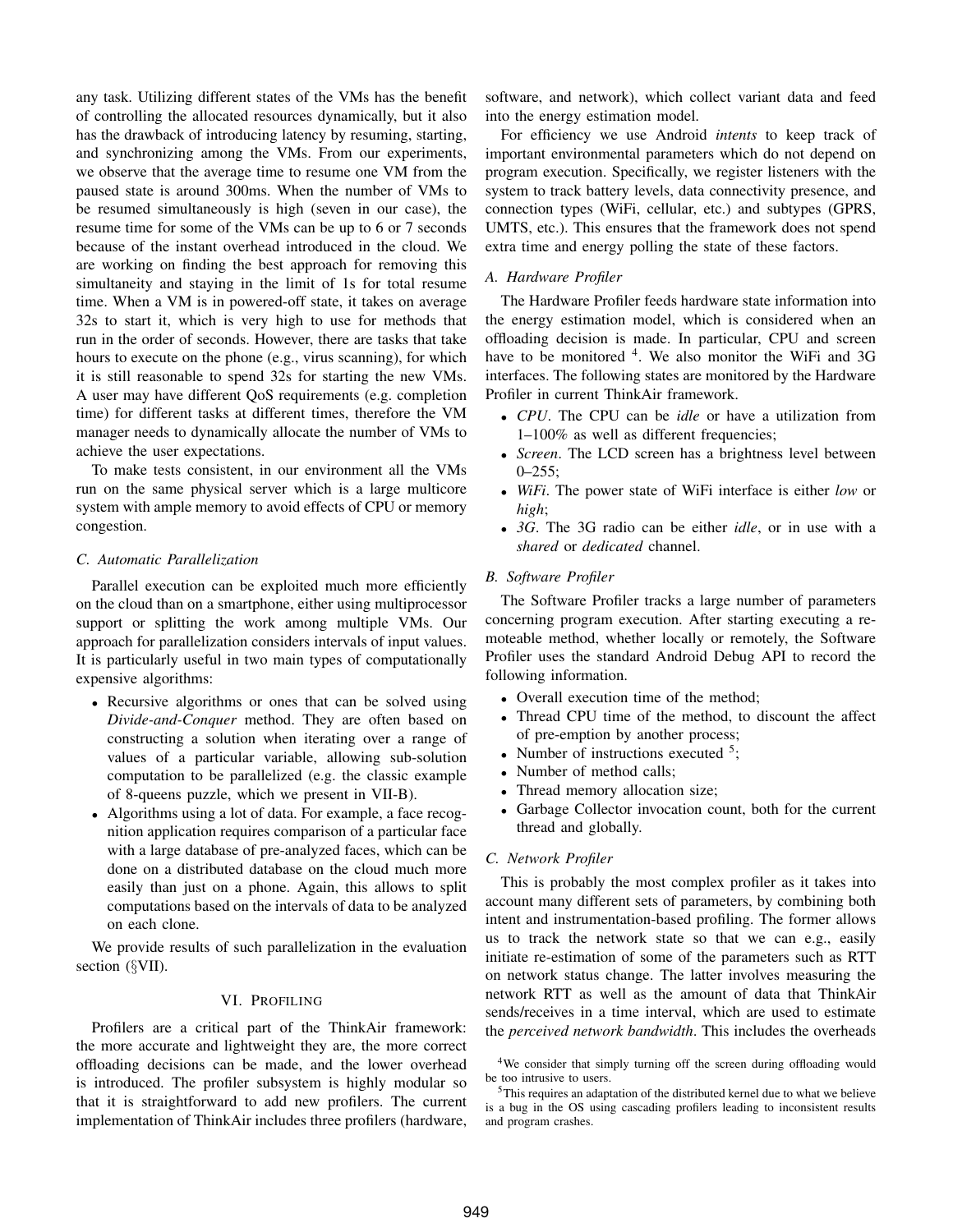of serialization during transmission, allowing more accurate offloading decisions to be taken.

In addition, the Network Profiler tracks several other parameters for the WiFi and 3G interfaces, including the number of packets transmitted and received per second, uplink channel rate and uplink data rate for the WiFi interface, and receiving and transmitting data rate for the 3G interface. These measurements enable better estimation of the current network performance being achieved.

#### *D. Energy Estimation Model*

A key parameter for offloading policies in ThinkAir is the effect on energy consumption. This requires dynamically estimating the energy consumed by methods during execution. We take inspiration from the recent PowerTutor [19] model which accounts for power consumption of CPU, LCD screen, GPS, WiFi, 3G, and audio interfaces on HTC Dream and HTC Magic phones. PowerTutor indicates that the variation of estimated power on different types of phones is very high, and presents a detailed model for the HTC Dream phone which is used in our experiments. We modify the original PowerTutor model to accommodate the fact that certain components such as GPS and audio have to operate locally and cannot be migrated to the cloud. By measuring the power consumption of the phone under different cross products of the extreme power states, PowerTutor model further indicates that the maximum error is 6.27% if the individual components are measured independently. This suggests that the sum of independent component-specific power estimates is sufficient to estimate overall system power consumption.

Using this approach we devise a method with only minor deviations from the results obtained by PowerTutor. We implement this energy estimation model inside the ThinkAir Energy Profiler and use it to dynamically estimate the energy consumption of each running method.

## VII. EVALUATION

We evaluate ThinkAir using two sets of experiments. The first is adapted from the Great Computer Language Shootout <sup>6</sup>, which was originally used to perform a simple comparison of Java *vs*. C++ performance, and therefore serves as a simple set of benchmarks comparing local *vs*. remote execution. The second set of experiments uses four applications for a more realistic evaluation: an instance of the N-queens problem, a face detection program, a virus scanning application, and an image merging application.

To evaluate, we define the *boundary input value* (BIV) as the minimum value of the input parameter for which offloading would give a benefit. We use the *execution time policy* throughout, so for example when running *Fibonacci(n)* under the execution time profile, we find a BIV of 18 when the phone connects to the cloud through WiFi, i.e., the execution of *Fibonacci*(*n*) is faster when offloaded for  $n \geq 18$ (cf. Table II). We run the experiments under four different connectivity scenarios as follows.

<sup>6</sup>http://kano.net/javabench/

TABLE II BOUNDARY INPUT VALUES OF BENCHMARK APPLICATIONS, WITH WIFI AND 3G CONNECTIVITY, AND THE COMPLEXITY OF ALGORITHMS.

| <b>Benchmark</b> | BIV  |      | Complexity     | Data (bytes) |     |
|------------------|------|------|----------------|--------------|-----|
|                  | WiFi | 3G   |                | Тx           | Rx  |
| Fibonacci        | 18   | 19   | $O(2^n)$       | 392          | 307 |
| Hash             | 550  | 600  | $O(n^2log(n))$ | 383          | 293 |
| Methcall         | 2500 | 3100 | O(n)           | 338          | 297 |
| Nestedloop       |      | 8    | $O(n^6)$       | 349          | 305 |

- *Phone*. Everything is executed on the phone;
- *WiFi-Local*. The phone directly connects to a WiFi router attached to the cloud server via WiFi link;
- *WiFi-Internet*. The phone connects to the cloud server using a normal WiFi access point via the Internet;
- *3G*. The phone is connected to the cloud using 3G data network.

Every result is obtained by running the program 20 times for each scenario and averaging; there is a pause of 30 seconds between two consecutive executions. The typical RTT of the 3G network that we use for the experiments is around 100ms and that for the WiFi-Local is around 5ms. In order to test the performance of ThinkAir with different quality of WiFi connection, we use both a very good dedicated residential WiFi connection (RTT 50ms) and a commercial WiFi hotspot shared by multiple users (RTT 200ms), which the device may encounter on the move, for the WiFi-Internet setting. We do not find any significant difference for these two cases, and hence we simplify them to a single case except for the full application evaluations.

#### *A. Micro-benchmarks*

Originally used for a simple Java *vs*. C++ comparison, each of these benchmarks depends only on a single input parameter, allowing for easier analysis. Our results are shown in Table II. We find that, especially for operations where little data needs to be transmitted, network latency clearly affects the boundary value, hence the difference between boundary values in the case of WiFi and 3G network connectivity. This effect is also noted by Cloudlets [13]. We also include computational complexity of the core parts of the different benchmarks to show that, with growing input values, ThinkAir becomes more efficient. Note that there are large constant factors hidden by the  $O$  notation, hence the different BIVs with the same complexity.

#### *B. Application benchmarks*

We consider four complete benchmark applications representing more complex and compute intensive applications: a solver for the classic N-Queens problem, a face detection application, a Virus scanning application, and an application combining two pictures into an unique large one.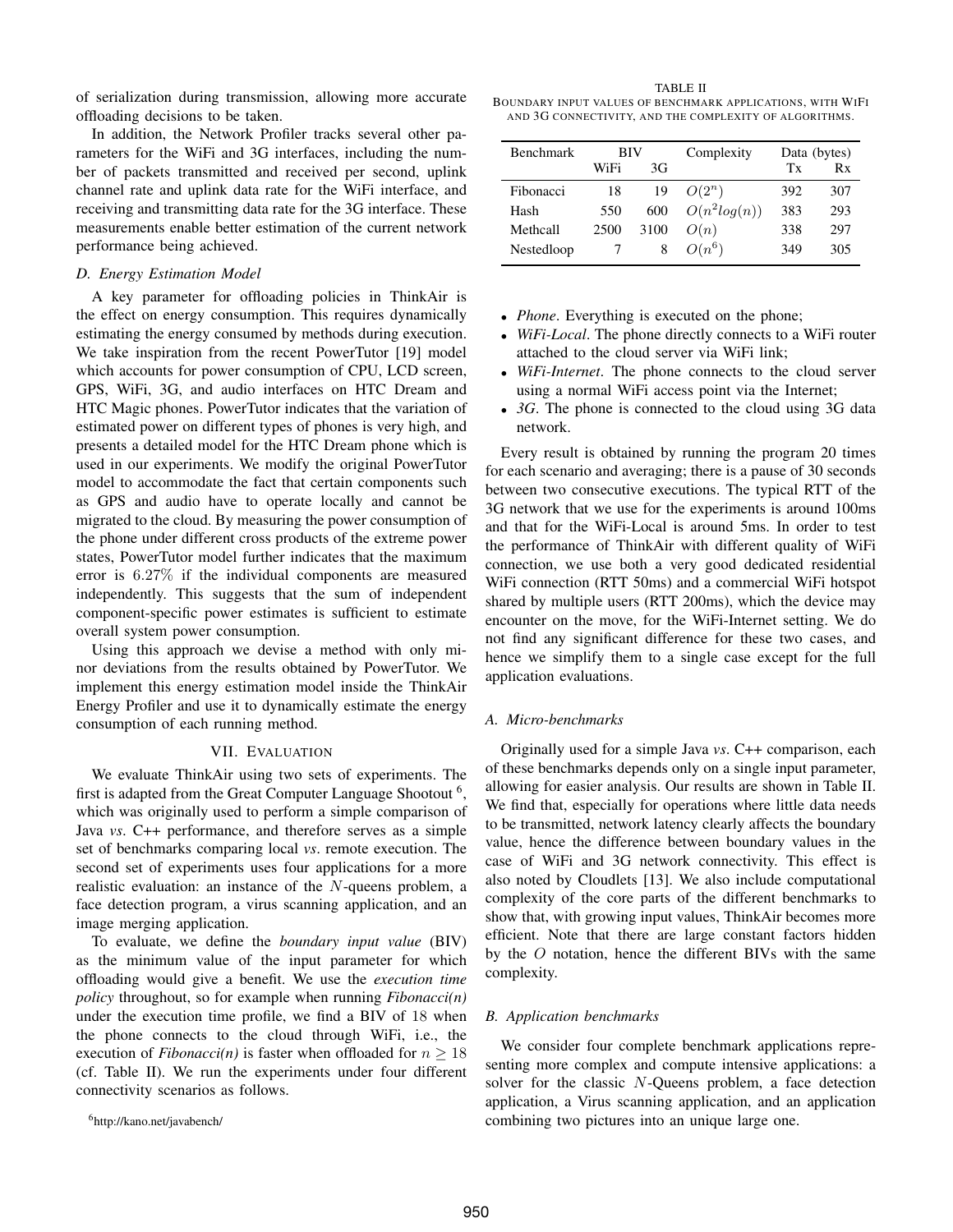

Fig. 2. Execution time and energy consumption of the N-queens puzzle,  $N = \{4, 5, 6, 7, 8\}.$ 

*1)* N*-Queens Puzzle:* In this application, we implement the algorithm to find all solutions for the *N*-Queens Puzzle and return the number of solutions found. We consider  $4 \le N \le 8$ since at  $N = 8$  the problem becomes very computationally expensive as there are 4,426,165,368 (i.e., 64 choose 8) possible arrangements of eight queens on a  $8 \times 8$  board, but only 92 solutions. We apply a simple heuristic approach to constrain each queen to a single column or row. Although this is still considered as a brute force approach, it reduces the number of possibilities to just  $8^8 = 16,777,216$ . Figure 2 shows that for  $N = 8$ , the execution on the phone is unrealistic as it takes hours to finish. However, we consider the problem a suitable benchmark because many real problems get solved in a brute-force fashion.

Figure 2 shows the time taken and the energy consumed. We notice that the BIV is between 5: for higher  $N$ , both the time taken and energy consumed in the cloud are less than that on the phone. In general, WiFi-Local is the most efficient offload method as  $N$  increases, probably because the higher bandwidths lead to lower total network costs. Ultimately though, computation costs come to dominate in all cases.

Figure 3 breaks down the energy consumption between components for  $N = 8$ . As expected, when executing locally on the phone, the energy is consumed by the CPU and the screen: the screen is set to 100% brightness and the CPU runs at the highest possible



Fig. 3. Energy consumed by each component when solving 8-queens puzzle in different scenarios.

frequency. When offloading, some energy is consumed by the use of the radio, with a slightly higher amount for 3G than WiFi. The difference in CPU energy consumed between WiFi and WiFi-Local is due to the difference of the CPU speed of the local device and cloud servers.

2) Face Detection: We port a third party program<sup>7</sup> towards a simple face detection program that counts the number of faces in a picture and computes simple metrics for each

<sup>7</sup>http://www.anddev.org/quick\_and\_easy\_facedetector\_demo-t3856.html



Fig. 4. Execution time and energy consumed for the face detection experiments.

detected face (e.g., distance between eyes). This demonstrates that it is straightforward to apply the ThinkAir framework to existing code. The actual detection of faces uses the Android API FaceDetector, so this is an Android optimized program and should be fast even on the phone. We consider one run with just a single photo and runs with comparing the photo against multiple (10 and 100) others, which have previously been loaded into the cloud e.g., comparing against photos from a user's Flickr account. When running over multiple photos, we use the return values of the detected faces to determine if the initial single photo is duplicated within the set. In all cases, the execution time and energy consumed are much lower than that in the cloud.

Figure 4 shows the results for the face detection experiments. The single photo case actually runs faster on the phone than offloading if the connectivity is not the best: it is a native API call on the phone and quite efficient. However, as the number of photos being processed in-



Fig. 5. Energy consumed by each component for face detection with 100 pictures in different scenarios.

creases, and in any case when the connectivity has sufficiently high bandwidth and low latency, the cloud proves more efficiency. Figure 5 shows the breakdown of the energy consumed among components. Similar to the 8-Queens experiment results shown in Figure 3, the increased power of the cloud server makes the offloaded cases dramatically more efficient than that when everything is run locally on the phone.

*3) Virus Scanning:* We implement a virus detection algorithm for Android, which takes a database of 1000 virus signatures and the path to scan, and returns the number of viruses found. In our experiments, the total size of files in the directory is 10MB, and the number of files is around 3,500. Figure 6 shows that the execution on the phone takes more than one hour to finish, while less than three minutes if offloaded. As the the data sent for offloading is larger compared to previous ones, the comparison of the energy consumed by the WiFi and 3G is more fair. As a result we observe that WiFi is less energy efficient per bit transmitted than 3G, which is also supported by the face detection experiment (Figure 5). Another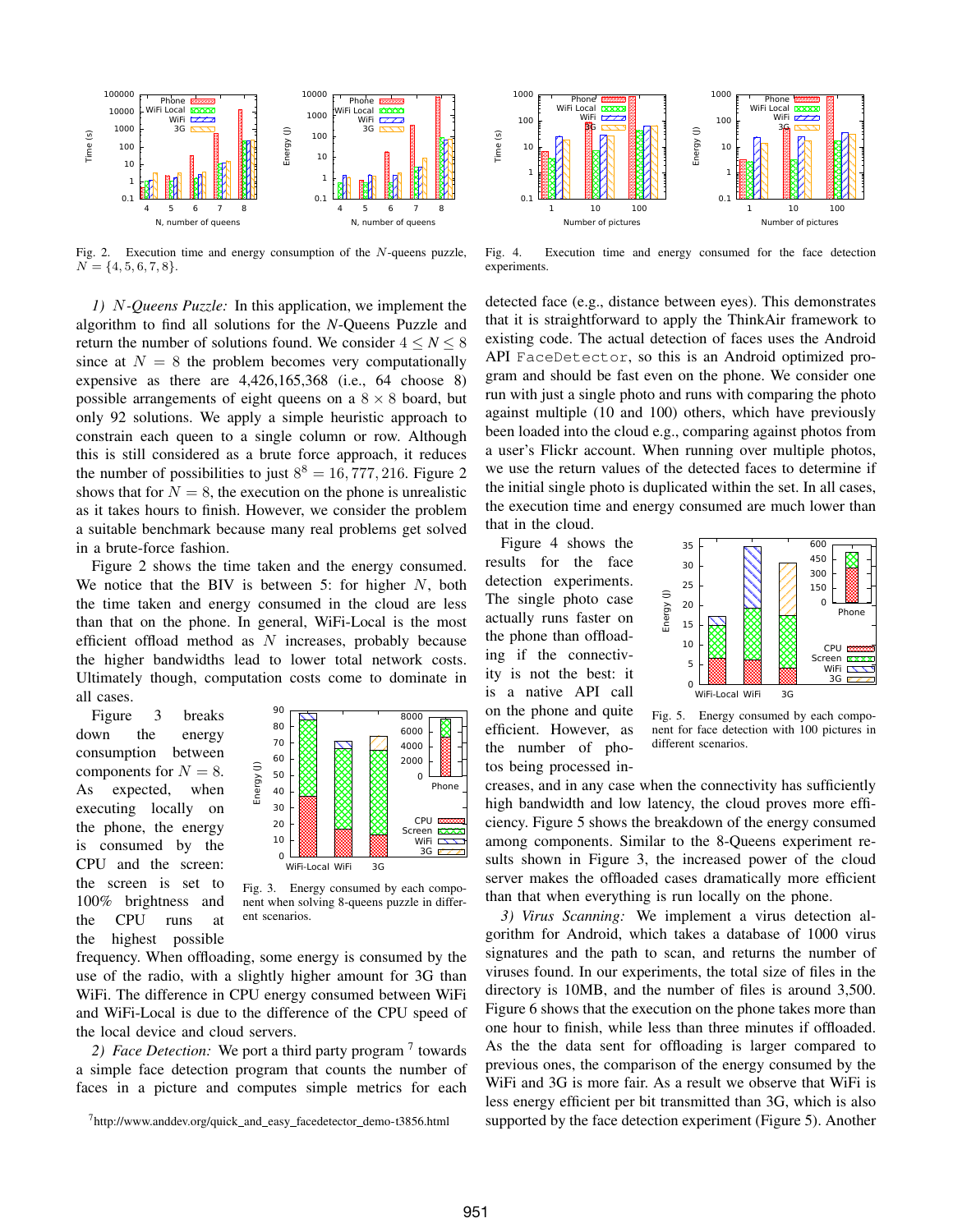

Fig. 6. Execution time and energy consumption of the virus scanning in different scenarios.

interesting observation is related to the energy consumed by the CPU. In fact, from the results of all the experiments we observe that the energy consumed by the CPU is lower when offloading using 3G instead of WiFi.

*4) Images Combiner:* The intention of this application is to address the problem that some applications cannot be run on the phone due to lack of resources other than CPU, such as, the Java VM heap size is a big constraint for Android phones. If one application exceeds  $16MB<sup>8</sup>$  of the allocated heap, it throws an OutOfMemoryError exception <sup>9</sup>. Working with bitmaps in Android can be a problem if programmers do not pay attention to memory usage. In fact, our application is a naïve implementation of combining two images into a bigger one. The application takes two images of size  $(w_1, h_1)$ ,  $(w_2, h_2)$  as input, allocates memory for another image of size  $(\max\{w_1, w_2\}, \max\{h_1, h_2\})$ , and copies the content of each original image into the final one. The problem here arises when the application tries to allocate memory for the final image, resulting in OutOfMemoryError and making the execution aborted. We are able to circumvent this problem by offloading the images to the cloud clone and explicitly asking for high VM heap size. First, the clone tries to execute the algorithm. When it does not have enough free VM heap size the execution fails with OutOfMemoryError. It then resumes a more powerful clone and delegates the job to it. In the meantime, the application running on the phone frees the memory occupied by the original images, and waits for the final results from the cloud.

## *C. Parallelization with Multiple VM Clones*

In previous subsection we have showed that the ThinkAir framework can scale the processing power up by resuming more powerful clones and delegating task to them. Another way of achieving the scaling of the processing power of a client is to exploit parallel execution. We have previously described how we expect to split parallelizable applications to tasks by using intervals of input parameters. In this section, we discuss the performance of three representative applications, 8- Queens, Face Detection with 100 pictures, and Virus Scanner, using multiple cloud VM clones.



Fig. 7. Time taken and energy consumed on the phone executing 8-queens puzzle using  $N = \{1, 2, 4, 8\}$  servers.



Fig. 8. Time taken and energy consumed for face detection on 100 pictures using  $N = \{1, 2, 4, 8\}$  servers.



Fig. 9. Time taken and energy consumed for virus scanning using  $N =$  ${1, 2, 4, 8}$  servers.

Our experiment is setup as follow. A single primary server communicates with the client and  $k$  secondary clones, where  $k \in \{1, 3, 7\}$ . When the client connects to the cloud, it communicates with the primary server which in turn manages the secondaries, informing them that a new client has connected. All interactions between the client and the primary are as usual, but now the primary behaves as a (transparent) proxy for the secondaries, incurring extra synchronization overheads. Usually the secondary clones are kept in pause state to minimize the resources allocated. Every time when the client asks for service requiring more than one clone, the primary server resumes the needed number of secondary clones. After the secondaries finish their jobs, they are paused again by the primary server.

The modular architecture of the ThinkAir framework allows programmers to implement many parallel algorithms with no modification to the ThinkAir code. In our experiments, as the tasks are highly parallelizable, we evenly divide them among the secondaries.

In the 8-Queens puzzle case, the problem is split by allocating different regions of the board to different clones and combining the results. For the face detection problem, the

<sup>8</sup>http://developer.android.com/reference/android/app/ActivityManager. html#getMemoryClass

<sup>&</sup>lt;sup>9</sup>The maximum heap size can be configured from the phone producers, so it can be different from 16MB, which is the default on the Android API